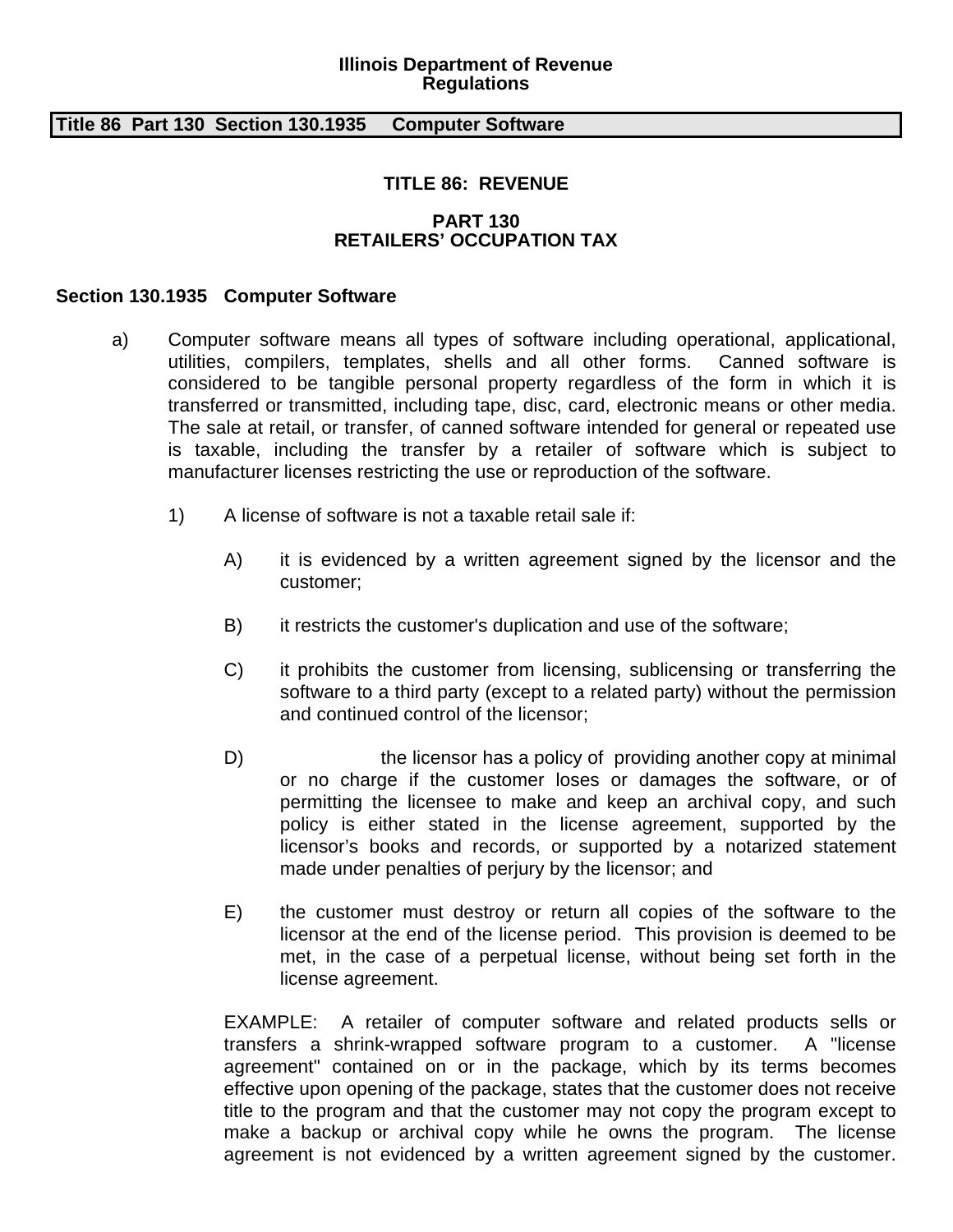The license does not prohibit the customer from selling the program to a third party. If the customer loses or damages the program, the vendor will not replace it free or for a minimal charge. Since it fails to meet all the requirements for treatment as an exempt license, the transfer from the vendor to the customer is a taxable retail sale of software.

- 2) Value-added resellers who acquire software for relicensing or transfer to consumers after modification or adaptation of the software may acquire the software as a sale for resale by presenting their suppliers with valid certificates (see Section 130.1410 of this Part).
- b) Tax applies to the entire charge made to the customer, including charges for all associated documentation and materials. Charges for updates of canned software are considered to be sales of software. Charges for training, telephone assistance, installation and consultation are exempt if they are separately stated from the selling price of canned software. Maintenance agreements for software will be treated in the same manner as other maintenance agreements. Sellers of maintenance agreements must pay tax on their cost price of the materials transferred incident to the completion of a maintenance agreement.
	- c) Custom Computer Programs
	- 1) Custom computer programs prepared to the special order of the customer are not subject to tax under the Retailers' Occupation Tax, Use Tax, Service Occupation Tax or Service Use Tax. To be considered exempt software, the following elements must be present:
		- A) Preparation or selection of the program for the customer's use requires an analysis of the customer's requirements by the vendor; and
		- B) The program requires adaptation by the vendor to be used in a specific work environment, e.g., a particular make and model of a computer using a specified input or output device.
	- 2) Custom computer programs do not include "canned" or prewritten computer programs held for general or repeated sale or lease. Modification of an existing prewritten program to meet the customer's needs is custom software. If modified software is held for general or repeated sale or lease, it is canned software. Custom software means the software which results from real and substantial changes to the operational coding of canned or pre-written software in order to meet the specific individualized requirements of the purchaser for his limited or particular use.

EXAMPLE: Canned software is purchased with a resale certificate by a programmer who modifies it to meet a customer's specific needs. The transfer to the customer is exempt from tax. If that program, as modified, is sold to other customers without further modification, it is taxable canned software, as are copies or repeat orders of such modified software.